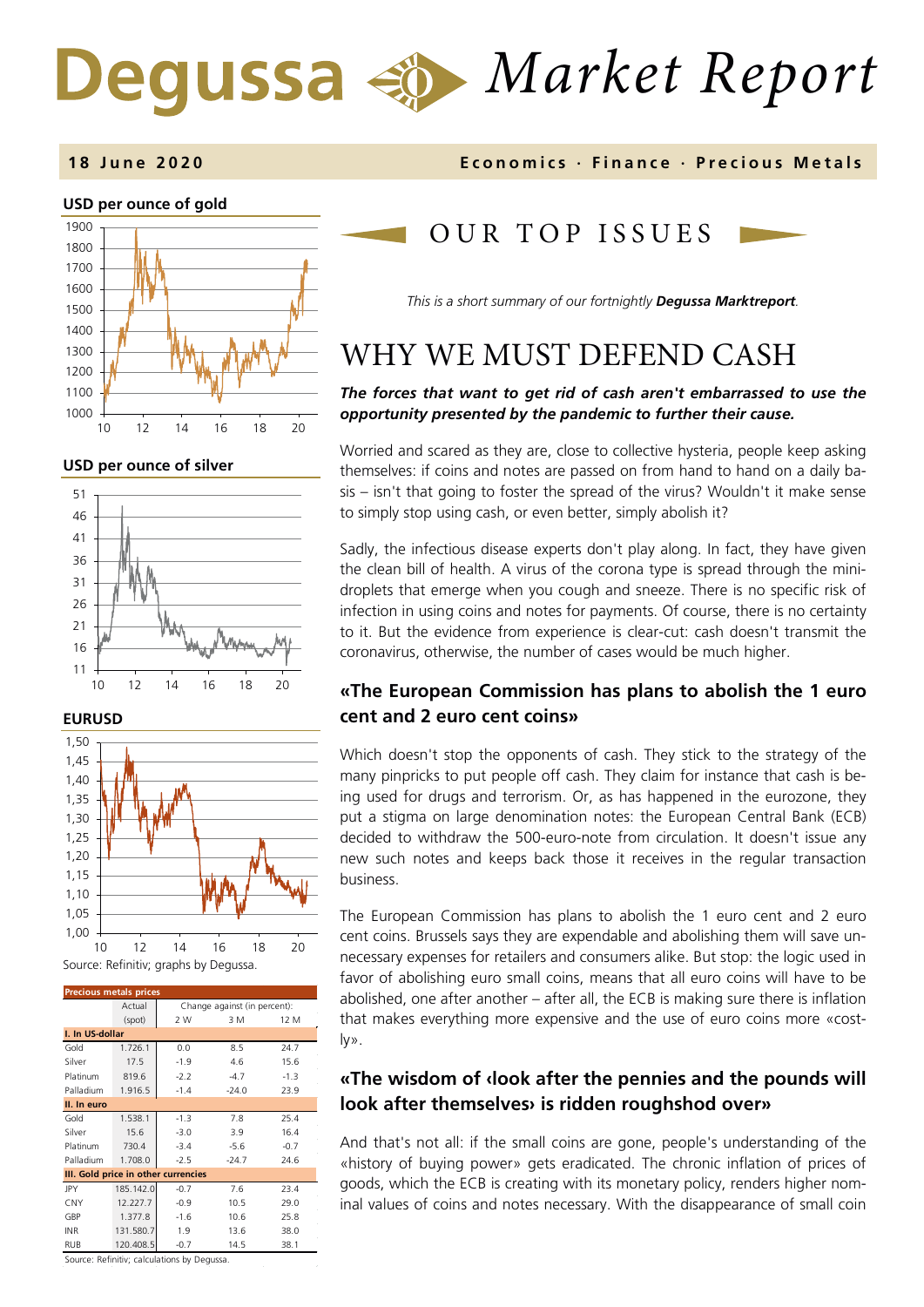







Source: Refinitiv; graphs by Degussa.

units, the inflationary track of an inflationary monetary policy is removed and the ability to criticize the perpetual inflation policy weakened.

Furthermore, lest we forget: the popular wisdom of «look after the pennies and the pounds will look after themselves» is ridden roughshod over. Small coins are symbolic of the appreciation of small services and businesses, and they teach people to use money with care and conscious to achieve financial success. Small coins have something to do with an enlightened and mature culture of money.

# **«In fact, there are two main reasons for why they want to get rid of cash»**

Of course, banks, credit card firms and providers of electronic payment systems have an intrinsic interest in fewer cash payments. They are lobbying politicians accordingly. But they aren't the decisive factor for why governments want to get rid of cash. There are two main reasons for why they want to get rid of cash.

The first reason is the global debt overload getting out of hand. To reduce the liabilities of states and banks, central banks must keep negative interest. States thereby can take out loans at negative interest and reduce their debt load. But as long as cash exists, the policy of negative interest remains constrained. Citizens escape paying interest on cash by withdrawing assets. Hence cash has to go.

# **«Once cash is gone, the state will no longer need to hold back in its dealings with the subordinates»**

The second reason is cash being in the way of the total surveillance state; the state that we know today wants to know everything, wants to steer everything and won't cease pushing until it has reached that goal. And once cash has been abolished, people are completely transparent beings, and their financial privacy will have gone. There will be no way to escape the demands of the state. Once cash is gone, the state will no longer need to hold back in its dealings with the subordinates and become all-powerful.

The evils that are used as pretenses for abolishing cash will be replaced by even much bigger evils. The attempt to accelerate the fight against cash using the coronavirus pandemic shows just how serious the enemies of cash are – and how comprehensive the opposition has to be by those who want to preserve or regain what is left of freedoms of citizens and business: cash has to be defended and retained.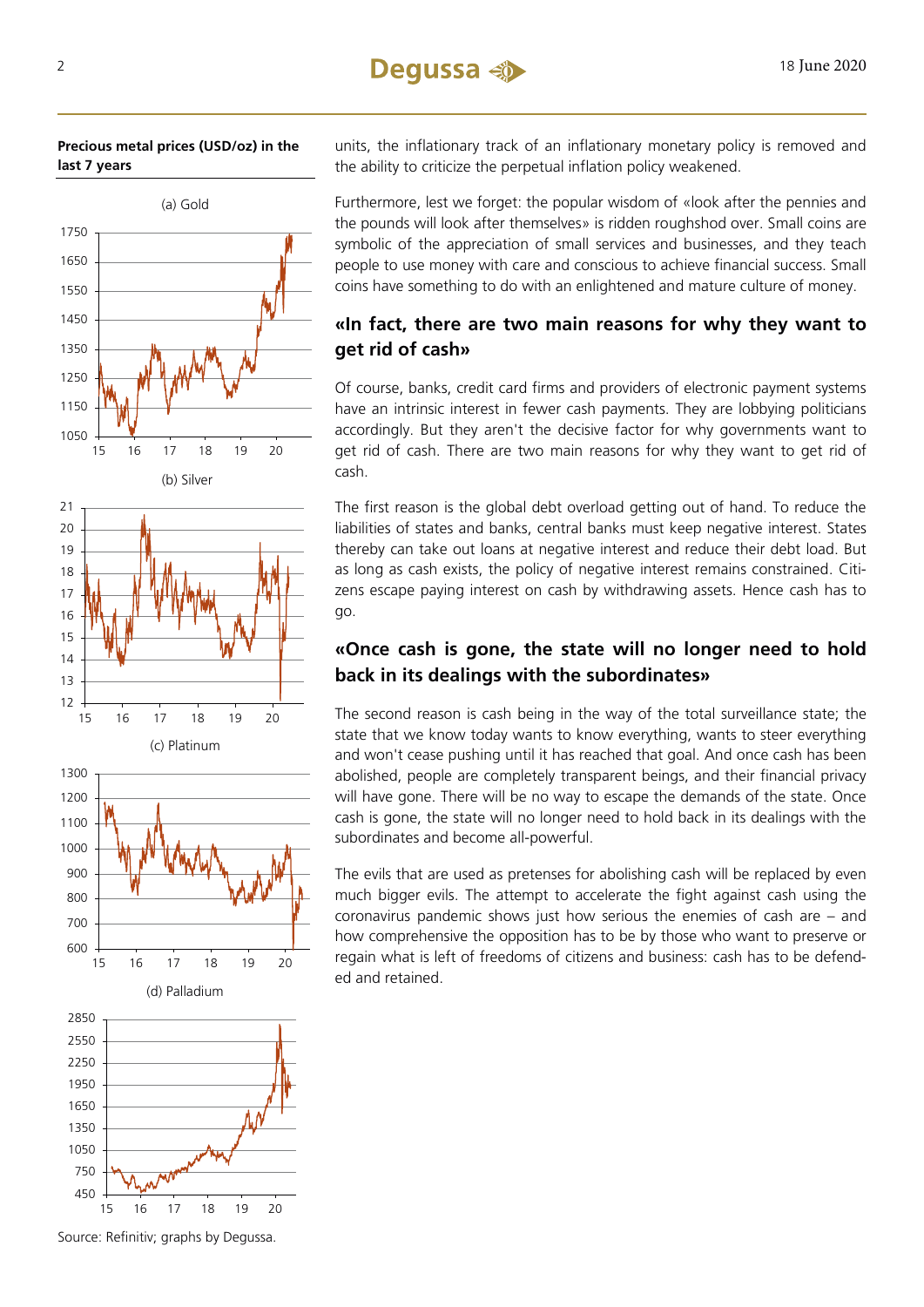# PRECIOUS METALS PRICES

**In US-Dollar per ounce**

|                                  |              | Gold<br><b>Silver</b> |             | Platinum     |             | Palladium    |             |              |
|----------------------------------|--------------|-----------------------|-------------|--------------|-------------|--------------|-------------|--------------|
| I. Actual                        | 1725.8       |                       | 17.5        |              | 820.2       |              | 1917.6      |              |
| II. Gliding averages             |              |                       |             |              |             |              |             |              |
| 10 days                          | 1714.1       |                       | 17.6        |              | 825.3       |              | 1942.2      |              |
| 20 days                          | 1721.0       |                       | 17.5        |              | 829.5       |              | 1951.1      |              |
| 50 days                          | 1712.6       |                       | 16.3        |              | 790.5       |              | 1963.8      |              |
| 100 days                         | 1654.6       |                       | 16.2        |              | 819.9       |              | 2127.2      |              |
| 200 days                         | 1577.6       |                       | 16.9        |              | 874.2       |              | 1992.7      |              |
|                                  |              |                       |             |              |             |              |             |              |
| 2040<br>III. Estimates, end 2020 |              | 25                    |             | 1256         |             | 1536         |             |              |
| (1)                              |              | 18                    |             | 42           | 53          |              |             | $-20$        |
| <b>Band width</b>                | Low<br>1710  | High<br>2230          | Low<br>19.8 | High<br>28.8 | Low<br>1020 | High<br>1492 | Low<br>1300 | High<br>1772 |
| (1)                              | $-1$         | 29                    | 13          | 65           | 24          | 82           | $-32$       | $\text{-}8$  |
| V. Annual averages               |              |                       |             |              |             |              |             |              |
| 2017                             | 1253         |                       | 17.1        |              | 947         |              | 857         |              |
| 2018                             |              | 1268                  | 15.8        |              | 880         |              | 1019        |              |
|                                  | 1382<br>2019 |                       | 16.1        |              | 862         |              | 1511        |              |

### **In Euro per ounce**

|                                 | Gold       | <b>Silver</b> |          | Platinum |            | Palladium |               |        |  |
|---------------------------------|------------|---------------|----------|----------|------------|-----------|---------------|--------|--|
| I. Actual                       | 1538.0     |               | 15.6     |          | 730.9      |           | 1709.0        |        |  |
| II. Gliding averages            |            |               |          |          |            |           |               |        |  |
| 10 days                         |            | 1516.6        | 15.6     |          | 730.2      |           | 1718.4        |        |  |
| 20 days                         |            | 1542.5        | 15.7     |          | 743.5      |           | 1748.8        |        |  |
| 50 days                         |            | 1559.2        | 14.8     |          | 719.3      |           | 1787.9        |        |  |
| 100 days                        |            | 1507.4        |          | 14.8     |            | 746.7     |               | 1937.8 |  |
| 200 days                        | 1431.4     |               | 15.3     |          | 792.7      |           | 1808.0        |        |  |
| III. Estimates, end 2020<br>(1) | 1910<br>24 |               | 23<br>50 |          | 1180<br>61 |           | 1440<br>$-16$ |        |  |
| <b>Band width</b>               | Low        | High          | Low      | High     | Low        | High      | Low           | High   |  |
|                                 | 1600       | 2090          | 18.6     | 27.1     | 950        | 1400      | 1220          | 1660   |  |
| (1)                             | 4          | 36            | 20       | 74       | 30         | 92        | $-29$         | $-3$   |  |
| V. Annual averages<br>2017      |            | 1116          |          | 15       |            | 844       |               | 760    |  |
| 2018                            | 1072       |               | 13       |          | 743        |           | 863           |        |  |
| 2019                            | 1235       |               | 14       |          | 770        |           | 1350          |        |  |

Source: Thomson Financial; calculations and estimates Degussa. Numbers are rounded.

 $(1)$  On the basis of actual prices.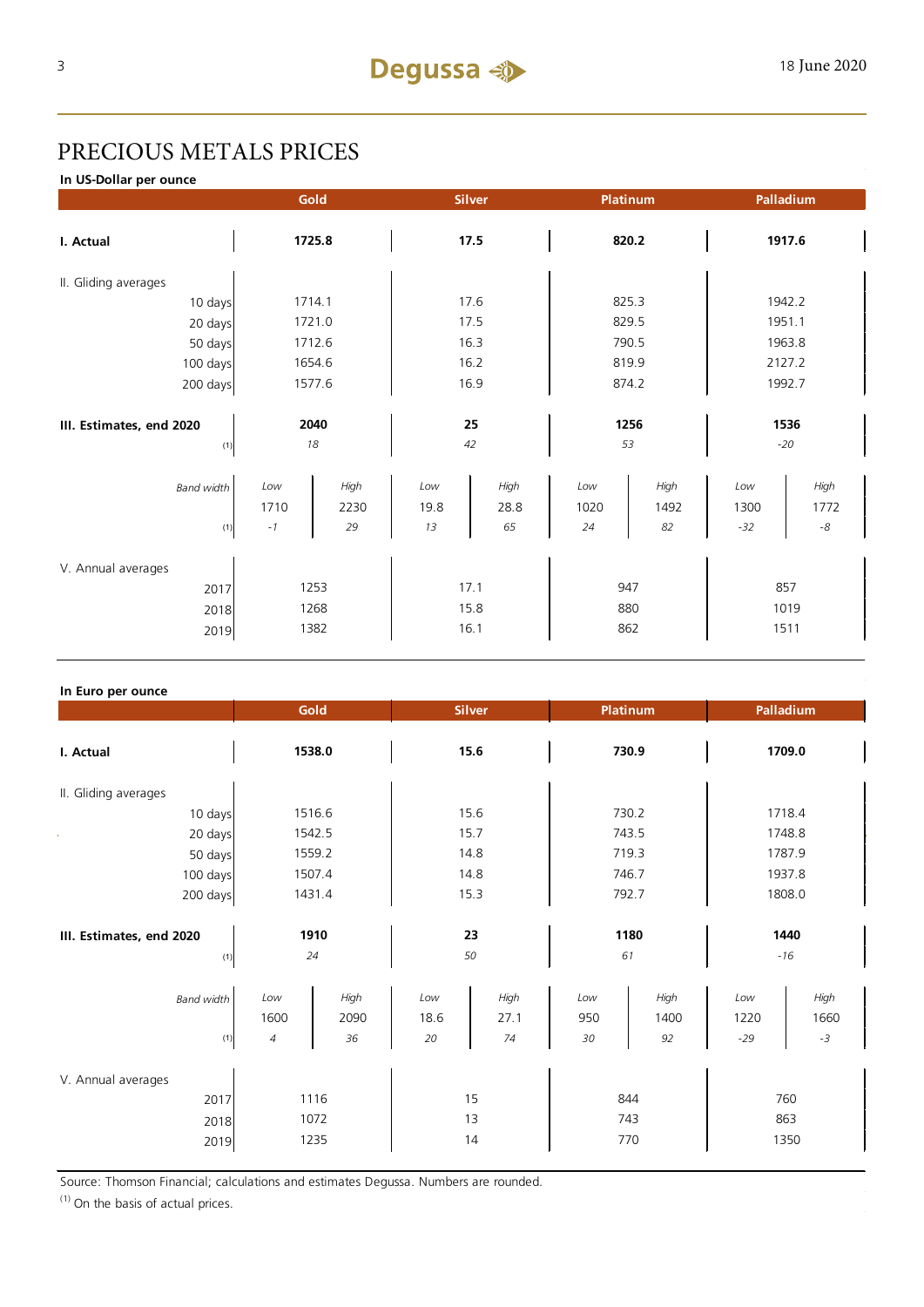# BITCOIN, PERFORMANCE OF VARIOUS ASSET CLASSES

### **Bitcoin in US dollars**



Source: Refinitiv; graph by Degussa.

### **Performance of stocks, commodities, FX and bonds**

(a) In national currencies (b) In Euro



|                             | $-80 -60 -40 -20$ |         | 0<br>20 | 40   | 60 |
|-----------------------------|-------------------|---------|---------|------|----|
| S&P 500                     |                   | $-3,2$  |         |      |    |
| Nasdag                      |                   |         | 10,8    |      |    |
| Euro STOXX 50               |                   | $-10,6$ |         |      |    |
| <b>FTSE 100</b>             | $-23,0$           |         |         |      |    |
| <b>DAX</b>                  |                   | $-6,5$  |         |      |    |
| Swiss MI                    |                   | $-2,2$  |         |      |    |
| Nikkei                      |                   | $-6,6$  |         |      |    |
| Hang Seng                   | $-14,9$           |         |         |      |    |
| Bovespa                     | $-48,8$           |         |         |      |    |
| Russia                      | $-22,6$           |         |         |      |    |
| CRB Index                   | $-26,9$           |         |         |      |    |
| Gold                        |                   |         |         | 13,7 |    |
| Silver                      |                   | $-1,9$  |         |      |    |
| Crude oil                   | $-30,2$           |         |         |      |    |
| <b>EURUSD</b>               |                   |         | 0,0     |      |    |
| <b>EURJPY</b>               |                   | $-1,2$  |         |      |    |
| <b>EURGBP</b>               |                   |         | 5,9     |      |    |
| <b>EURCHF</b>               |                   | $-1,7$  |         |      |    |
| <b>USDCAD</b>               |                   |         | 4,5     |      |    |
| <b>USDGBP</b>               |                   | $-5,6$  |         |      |    |
| <b>USDJPY</b>               |                   | $-1,2$  |         |      |    |
| US gov't bond 7 - 10 yrs    |                   |         | 10,6    |      |    |
| US gov't bond 1 - 3 yrs     |                   |         | 2,8     |      |    |
| Euro gov't bond 7 - 10 yrs  |                   |         | 1,2     |      |    |
| Euro gov't bond 1 - 3 yrs   |                   | $-0,2$  |         |      |    |
| UK gov't bond 7 - 10 yrs    |                   | $-2,0$  |         |      |    |
| UK gov't bond 1 - 3 yrs     |                   | $-5,1$  |         |      |    |
| Japan gov't bond 7 - 10 yrs |                   |         | 1,0     |      |    |
| Japan gov't bond 1 - 3 yrs  |                   |         | 1,3     |      |    |

Source: Refinitiv; calculations by Degussa.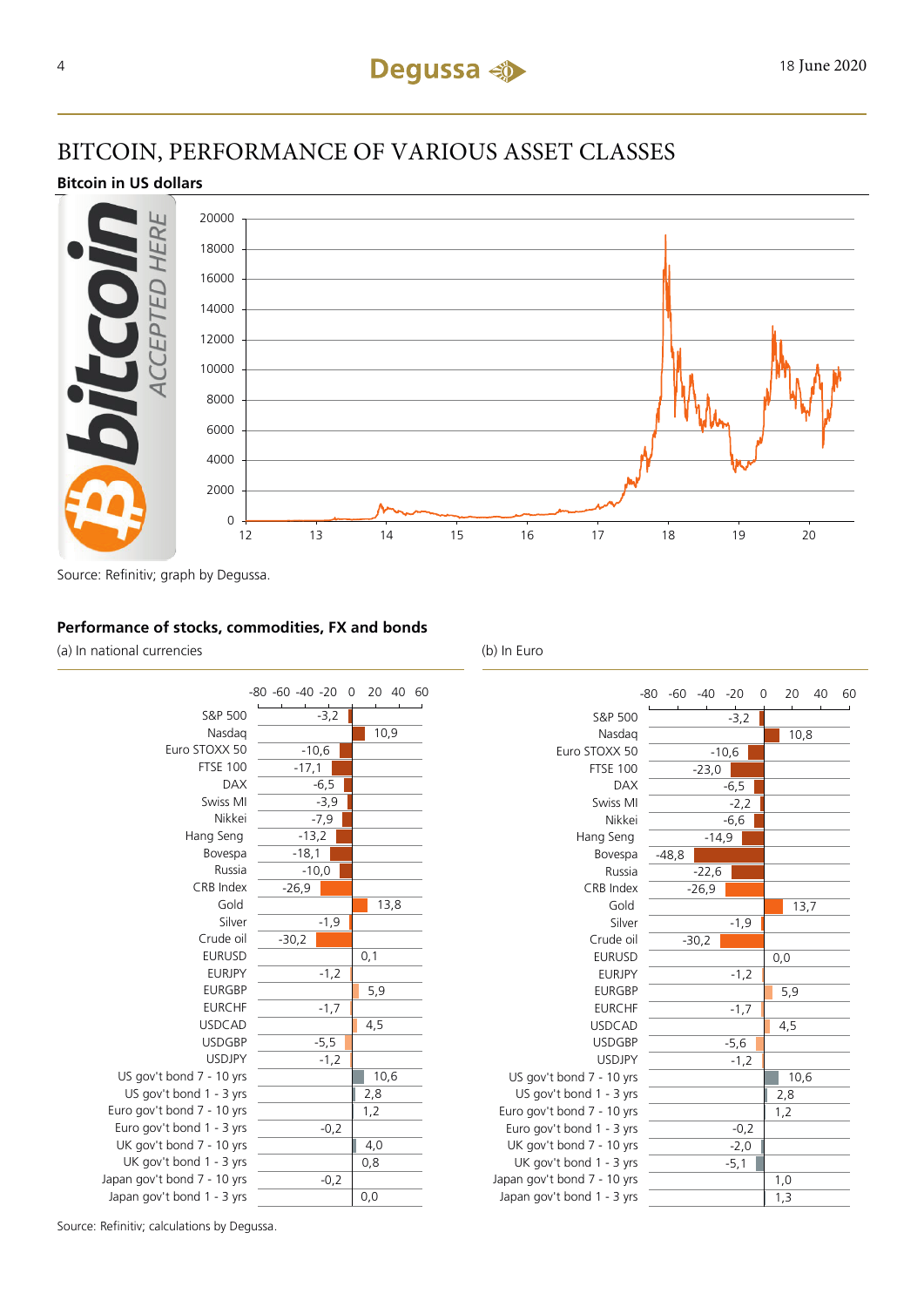### **Articles in earlier issues of the** *Degussa Market Report*

| <b>Issue</b>      | Content                                                                                              |
|-------------------|------------------------------------------------------------------------------------------------------|
| 18 June 2020      | Why We Must Defend Cash                                                                              |
| 4 June 2020       | Gold in Times of Economic Crisis and Social Revolution                                               |
| 20 May 2020       | First the Money Supply Shock, Then the Inflation Shock                                               |
| 7 May 2020        | Be Aware of What Inflation Really Is                                                                 |
| 23 April 2020     | The Undesirable Effects of the Corona-Virus Relief Package                                           |
| 9 April 2020      | The Boom And Bust Theory That Does Not Crash                                                         |
| 26 March 2020     | With Mega Bail Outs, Governments Are The Big Winners                                                 |
| 12 March 2020     | The Truth About Money - Past, Present, Future                                                        |
| 27 February 2020  | Inflation Policy And Its Supporters                                                                  |
| 13 February 2020  | Gold-ETFs Versus Physical Gold: Difference Matters                                                   |
| 30 January 2020   | Do Not Think The Era Of Boom And Bust Has Ended                                                      |
| 23 January 2020   | Bull Markets, No Bubble Markets: Gold And Silver In 2020                                             |
| 19 December 2019  | The Inflation Sham                                                                                   |
| 5 December 2019   | Why the Feared Crash Keeps Us Waiting                                                                |
| 21 November 2019  | Asset Price Inflation and the Price of Gold                                                          |
| 7 November 2019   | ETFs Drive Gold Demand                                                                               |
| 24 October 2019   | The Inflationary Supply Of Unbacked US Dollars And The Price Of Gold                                 |
| 10 October 2019   | Let's Get Physical With Gold And Silver                                                              |
| 26 September 2019 | The US Dollar Beast                                                                                  |
| 12 September 2019 | The Inflationary Tide That Lifts all Boats but One                                                   |
| 29 August 2019    | The Disaster of Negative Interest Rate Policy                                                        |
| 15 August 2019    | The Gold Bull Market Is Back                                                                         |
| 1 August 2019     | Gold And Silver Prices - Get Going!                                                                  |
| 19 July 2019      | Facebook's Fake Money                                                                                |
| 4 July 2019       | It Looks Like A Gold Bull Market, It Feels Like A Gold Bull Market - Maybe It Is A Gold Bull Market? |
| 19 June 2019      | Good Money, Bad Money-And How Bitcoin Fits In                                                        |
| 6 June 2019       | Gold Outshines The US Dollar                                                                         |
| 23 May 2019       | The Boom That Will Have It Coming                                                                    |
| 9 May 2019        | The Crusade Against Risk                                                                             |
| 25 April 2019     | A Sound Investment Rationale for Gold                                                                |
| 11 April 2019     | Be Prepared For All Possibilities. The Case For Gold                                                 |
| 28 March 2019     | Sword of Damocles Over Asset Prices                                                                  |
| 14 March 2019     | The Big Central Banks Increase the Case for Gold                                                     |
| 28 February 2019  | The Fed Takes Full Control of the Bond Market - And Raises The Value of Gold                         |
| 14 February 2019  | Everything You Always Wanted to Know About Karl Marx and Central Banking (*But Were Afraid To Ask)   |
| 1 February 2019   | Pay Attention, Gold Investor: 'This Time is not Different'                                           |
| 17 January 2019   | US Interest Rate Down, Price of Gold up                                                              |
| 20 December 2018  | Gold Money in a Digitalised World Economy                                                            |
| 10 December 2018  | The Fed Supports Gold                                                                                |

The Degussa Marktreport (German) and the Degussa Market Report (English) are available at:

**www.degussa-goldhandel.de/marktreport**